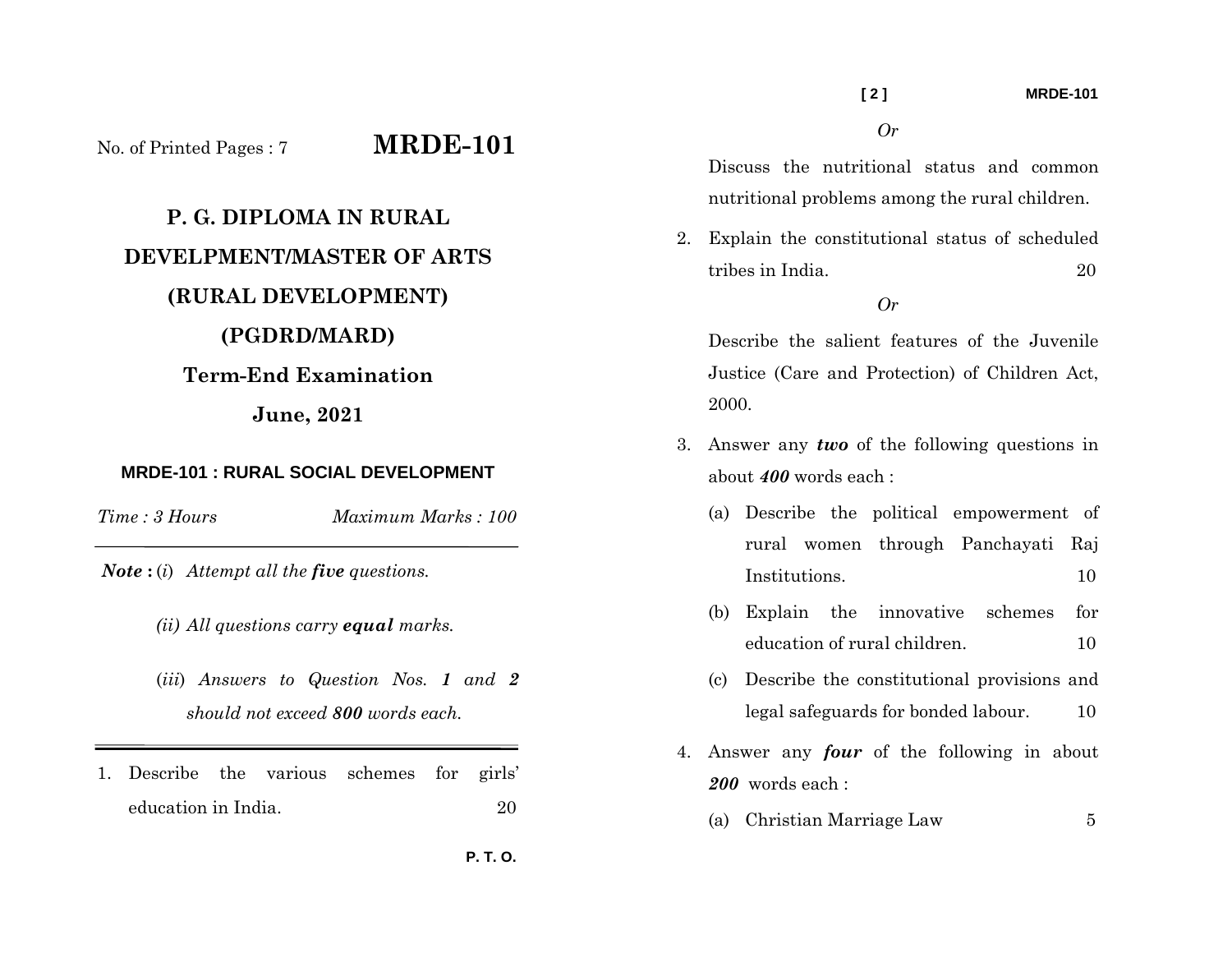|    |                                                                                   | [3]                                         | <b>MRDE-101</b>           | <b>MRDE-101</b><br>[4]                                       |  |
|----|-----------------------------------------------------------------------------------|---------------------------------------------|---------------------------|--------------------------------------------------------------|--|
|    | (b)                                                                               | <b>Medical Negligence</b>                   | $\bf 5$                   | <b>MRDE-101</b>                                              |  |
|    | $\left( \mathrm{c}\right)$                                                        | Tribal Sub-plan                             | $\overline{5}$            |                                                              |  |
|    | (d)                                                                               | Swayamsiddha                                | 5                         | ग्राम विकास में स्नातकोत्तर डिप्लोमा∕एम. ए.                  |  |
|    | (e)                                                                               | Anaemia                                     | 5                         |                                                              |  |
|    | (f)                                                                               | Women and Micro-credit                      | $\overline{5}$            | ( ग्राम विकास )                                              |  |
| 5. | Write short notes on any <i>five</i> of the following in<br>about 100 words each: |                                             |                           | ( पी.जी.डी.आर.डी. ∕एम.ए.आर.डी. )                             |  |
|    | (a)                                                                               | Budget for children                         | 4                         | सत्रांत परीक्षा                                              |  |
|    | (b)                                                                               | National Policy on Education                | 4                         | जून <i>,</i> 2021                                            |  |
|    | $\left( \mathrm{c}\right)$                                                        | Women in cottage industries                 | 4                         | एम. आर. डी. ई.-101 : ग्रामीण सामाजिक विकास                   |  |
|    | (d)                                                                               | Denotified and nomadic tribes               | 4                         |                                                              |  |
|    | (e)                                                                               | Shifting cultivation                        | 4                         | अधिकतम अंक : 100<br>समय : 3 घण्टे                            |  |
|    | (f)                                                                               | Non-formal education                        | 4                         |                                                              |  |
|    | (g)                                                                               | Agricultural extension training             | 4                         | <i>नोट</i> : (i)  सभी <b>पाँच</b> प्रश्नों के उत्तर दीजिए।   |  |
|    | (h)                                                                               | education<br>for<br>Distance<br>empowerment | women's<br>$\overline{4}$ | $(ii)$ सभी प्रश्नों के अंक समान हैं।                         |  |
|    |                                                                                   |                                             |                           | $(iii)$ प्रश्न सं. 1 और 2 के उत्तर $\mathcal{800}$<br>शब्दों |  |

(प्रत्येक) से अधिक नहीं होने चाहिए।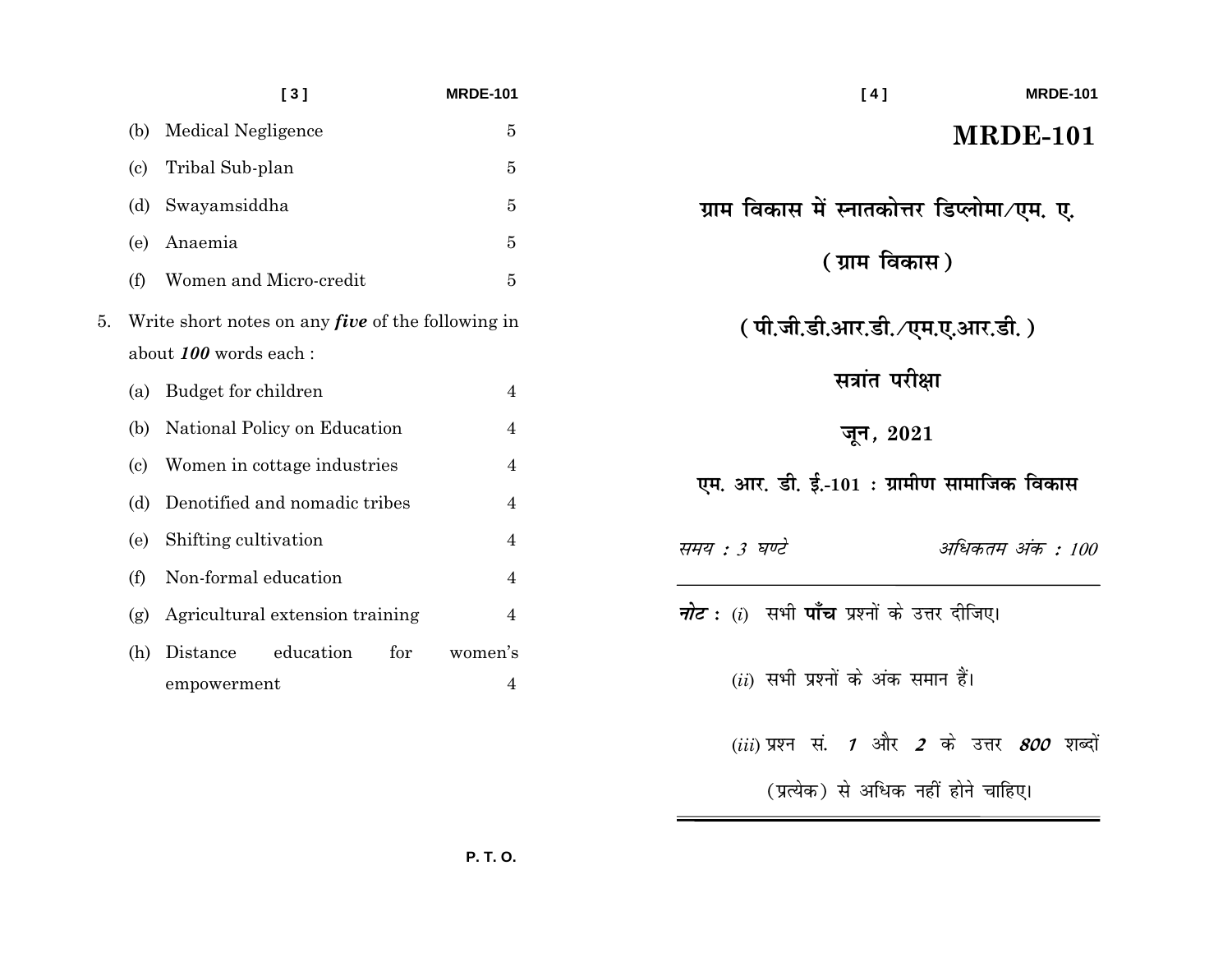| $= -101$ | [6]                                                                 | <b>MRDE-101</b> |
|----------|---------------------------------------------------------------------|-----------------|
| नाओं     | (ख)ग्रामीण बच्चों की शिक्षा की प्रयोगधर्मी योजनाओं                  |                 |
| 20       | को स्पष्ट कीजिए।                                                    | 10              |
|          | (ग) बंधुआ मजदूर के संवैधानिक प्रावधान और कानूनी                     |                 |
| पोषण     | सुरक्षा का वर्णन कीजिए।                                             | 10              |
|          | 4.  निम्नलिखित में से किन्हीं <i>चार</i> पर लगभग <i>200</i> शब्दों  |                 |
| स्थेति   | (प्रत्येक) में टिप्पणियाँ लिखिए:                                    |                 |
| 20       | (क) क्रिश्चियन विवाह विधि                                           | 5               |
|          | (ख) चिकित्सीय उपेक्षा                                               | 5               |
| नेयम,    | (ग) जनजातीय उप-योजना                                                | 5               |
|          | (घ) स्वयंसिद्ध                                                      | 5               |
| गिभग     | (ङ) अनीमिया (रक्त की कमी)                                           | 5               |
|          | (च) महिलाएँ और लघु-ऋण                                               | 5               |
| ामीण     | 5.  निम्नलिखित में से किन्हीं <i><b>पाँच</b> पर लगभग 100</i> शब्दों |                 |
| की       | (प्रत्येक) में संक्षिप्त टिप्पणियाँ लिखिए :                         |                 |
| 10       | (क) बच्चों के लिए बजट                                               | 4               |

 $[5]$ **MRDE** 1. भारत में बालिकाओं की शिक्षा की विभिन्न योज का वर्णन कीजिए।

### अथवा

- ग्रामीण बच्चों की पोषण सम्बन्धी स्थिति और ग सम्बन्धी सामान्य समस्याओं की चर्चा कीजिए।
- 2. भारत में अनुसूचित जनजातियों की संवैधानिक रि की व्याख्या कीजिए।

### अथवा

किशोर न्याय बाल (देखभाल एवं संरक्षण) अधिनि 2000 की प्रमुख विशेषताओं का वर्णन कीजिए।

- 3. निम्नलिखित में से किन्हीं *दो* प्रश्नों के उत्तर ल 400 शब्दों (प्रत्येक) में दीजिए :
	- (क) पंचायती राज संस्थाओं के माध्यम से ग्र महिलाओं के राजनीतिक सशक्तिकरण व्याख्या कीजिए।